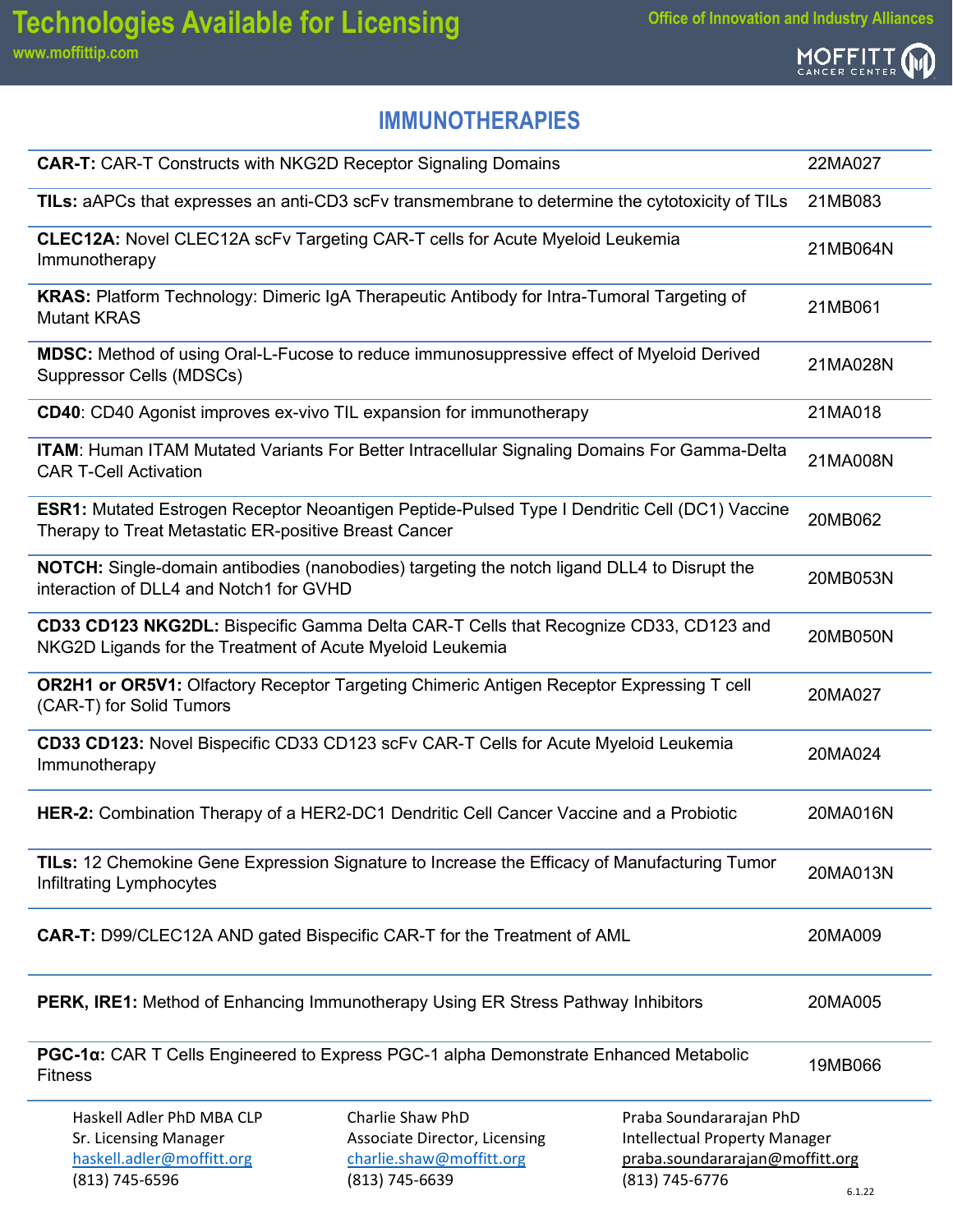

### **IMMUNOTHERAPIES**

| PGC-1a: N-Terminal Mutant PGC-1a Overexpression Enhances Metabolic Fitness Reducing CAR-<br>T Exhaustion while Maintaining Proliferative Capacity                      | 19MB066T2  |
|------------------------------------------------------------------------------------------------------------------------------------------------------------------------|------------|
| TILs: Fucose increases tumor cell HLA-DRB1 expression increasing CD4+ T-cell activation with<br>synergistic tumor killing activity with anti-PD1 checkpoint inhibitors | 19MB049N   |
| <b>Antibodies: Fully Human Anti-BDNF Antibodies</b>                                                                                                                    | 19MB048N   |
| <b>Antibodies: Fully Human Anti-TSPAN7 Antibodies</b>                                                                                                                  | 19MB047N   |
| T-Bet: T-Bet Transcription Factor Armed CAR-T Cells Maintain Memory Phenotypes and Rescue<br>CD4 Cells Leading to Increased Persistence                                | 19MA035N   |
| <b>EGFR, MUC1: Bispecific CAR-T Cell Constructs (Chimeric Antigen Receptors) that Recognize</b><br>EGFR and MUC1 for the Treatment of Lung Cancer                      | 19MA033N   |
| Bispecific T-Cell Engagers: B-Cells Engineered to Express Bispecific T-Cell Engagers Result in<br>Longer Engager Half Lives                                            | 19MA029N   |
| NOTCH: Modified Delta-like 4 (DLL4) Ligands with Increased Affinity for Multiple Notch Receptors<br>Enhance the Efficacy of Adoptive T-cell Immunotherapy              | 19MA026N   |
| <b>aAPC:</b> Artificial Antigen-Presenting Cells Expressing NKG2D Ligands for Producing Anti-NKG2D<br><b>CAR-T Cells</b>                                               | 19MA022N   |
| NKG2D-Ligand: Enhancing Carcinoma Infiltration by NKG2D-Ligand Targeted CAR-T Cells by Co-<br>Expression of the Chemokine Receptor CX3CR1                              | 19MA015NT2 |
| GPC3: Enhancing Carcinoma Infiltration by Anti-GPC3 Targeted CAR-T Cells by Co-Expression of<br>the Chemokine Receptor CX3CR1                                          | 19MA015N   |
| <b>B-RAF:</b> Method of Combination Therapy Using B-Raf Inhibitors in Combination with TILs for B-Raf<br><b>Inhibitor Resistant Melanomas</b>                          | 19MA007    |
| TILs: Enhancing the Anti-Tumor Immunity of TILs by Inhibiting Sirt2                                                                                                    | 18MB078    |
| CD277: Method of using anti-CD277 antibodies to treat cancer                                                                                                           | 18MB072N   |
| <b>Antibodies: Fully Human Anti-LAG3 Antibodies</b>                                                                                                                    | 18MB062N   |
| <b>Antibodies: Fully Human anti-PD1 Antibodies</b>                                                                                                                     | 18MB061    |
|                                                                                                                                                                        |            |

Charlie Shaw PhD Associate Director, Licensing [charlie.shaw@moffitt.org](mailto:charlie.shaw@moffitt.org) (813) 745-6639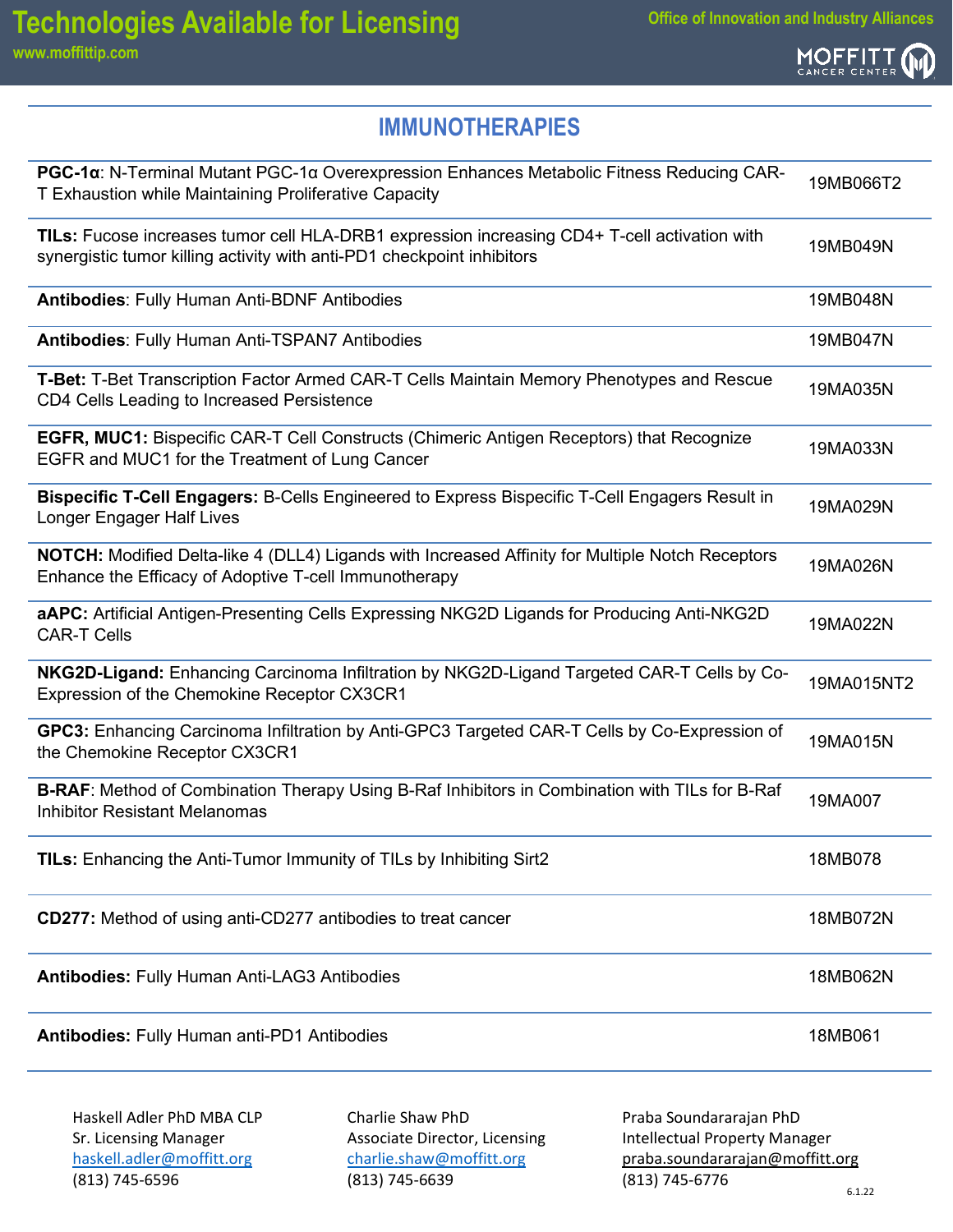(813) 745-6596



#### **IMMUNOTHERAPIES**

| Brain Mets: CAR-T Cell Constructs with Phage Display Derived Peptide Oligomers that Recognize<br>Lung Cancer Brain Metastases                                 |                                                                                                   |                                      | 18MB059  |
|---------------------------------------------------------------------------------------------------------------------------------------------------------------|---------------------------------------------------------------------------------------------------|--------------------------------------|----------|
| Glioma: Glioma Stem Cell Targeting CAR-T Cell Constructs with Phage Display Derived Peptide<br>Oligomers                                                      |                                                                                                   |                                      | 18MB054  |
| Suicide Switch: CAR-T Cells Designed to Self-Destruct if Patient Shows Signs of Toxicity<br>Including GVHD, Cytokine Release Syndrome (CRS), and Neurotoxicty |                                                                                                   |                                      | 18MB049N |
| Inflammation Contributing to MDS Pathogenesis                                                                                                                 | TLR9 Ligand Trap: TLR9-IgG4 Fusion Protein to Neutralize Innate Immune Activation and Chronic     |                                      | 18MB048N |
| Neutralize Pyroptotic Cell Death Contributing to MDS Pathogenesis                                                                                             | Inflammasome: Small-Molecule Pyrin-Domain Targeted NLRP3 Inflammasome Inhibitors to               |                                      | 18MB044N |
| for CAR by Killing Bone Metastatic Prostate Cancer Cells                                                                                                      | <b>PSCA:</b> Gamma Delta CAR-T Cell Constructs (Chimeric Antigen Receptors) that Recognize PSCA   |                                      | 18MA037  |
| Activity in Melanoma                                                                                                                                          | TILs: Method of Using a Demethylating Agent to Enhance STING Expression and TIL Anti-Tumor        |                                      | 18MA034N |
|                                                                                                                                                               | <b>TILs:</b> TILs Modified with CAR Constructs Result in CAR-TILs for Cancer Therapy              |                                      | 18MA033  |
| Immunotherapy                                                                                                                                                 | NKG2D ligands: NKG2D Chimeric Antigen Receptor CAR-T Cells for Acute Myeloid Leukemia             |                                      | 18MA023  |
| <b>CAR-T Cells</b>                                                                                                                                            | aAPC: Artificial Antigen-Presenting Cells with Heparin-Binding Domain and Protein L for Producing |                                      | 18MA019N |
| <b>TILs:</b> CD40 Agonist Improves ex-vivo TIL Expansion for Immunotherapy                                                                                    |                                                                                                   |                                      | 18MA018  |
| <b>TILs:</b> Method to Increase TILs by Administering Fucose to a Patient                                                                                     |                                                                                                   |                                      | 17MB048  |
| CD99: Novel CD99 scFv Targeting CAR-T cells for Acute Myeloid Leukemia Immunotherapy                                                                          |                                                                                                   | 17MA042                              |          |
| CD99 CLEC12A: Novel Bispecific CD99 CLEC12A scFv CAR-T Cells for Acute Myeloid Leukemia<br>Immunotherapy                                                      |                                                                                                   | 17MA042T2N                           |          |
| CLEC12A: Novel CLEC12A scFv Targeting CAR-T cells for Acute Myeloid Leukemia<br>Immunotherapy                                                                 |                                                                                                   | 17MA041                              |          |
| Inflammasome: Stapled Peptides NLRP3 Inflammasome Inhibitors to Neutralize Pyroptotic Cell<br>Death Contributing to MDS Pathogenesis                          |                                                                                                   | 17MB037                              |          |
| Haskell Adler PhD MBA CLP                                                                                                                                     | Charlie Shaw PhD                                                                                  | Praba Soundararajan PhD              |          |
| Sr. Licensing Manager                                                                                                                                         | <b>Associate Director, Licensing</b>                                                              | <b>Intellectual Property Manager</b> |          |
| haskell.adler@moffitt.org                                                                                                                                     | charlie.shaw@moffitt.org                                                                          | praba.soundararajan@moffitt.org      |          |

(813) 745-6639

(813) 745-6776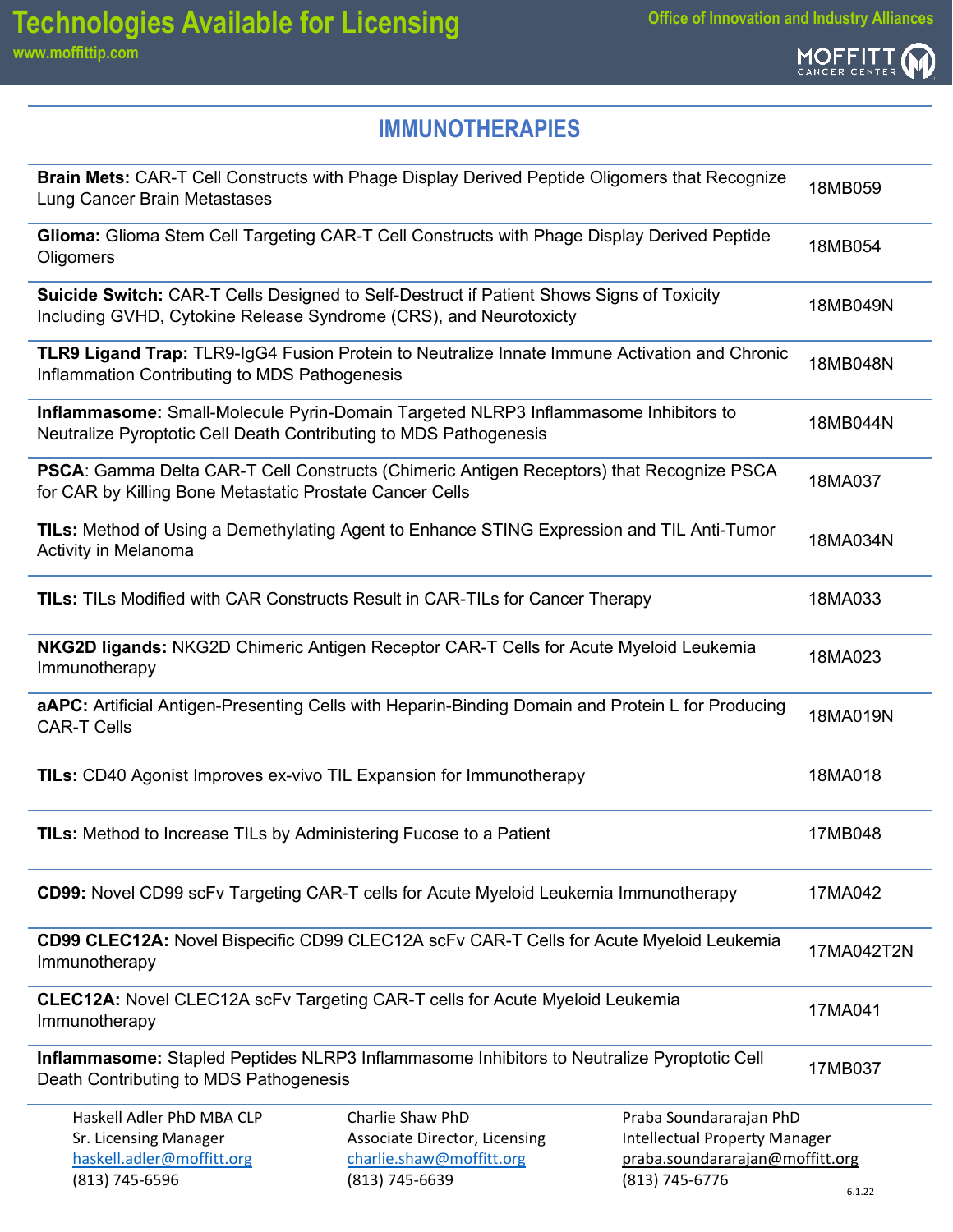

#### **IMMUNOTHERAPIES**

| CD123: Novel CD123 scFv Targeting CAR-T cells for Acute Myeloid Leukemia Immunotherapy                                                                                                             | 17MA031   |
|----------------------------------------------------------------------------------------------------------------------------------------------------------------------------------------------------|-----------|
| CD33, CD123: Bispecific CAR-T Cell Constructs that Recognize CD33 and CD123 for the<br><b>Treatment of Acute Myeloid Leukemia</b>                                                                  | 17MA030T2 |
| <b>CD33:</b> Novel CD33 scFv Targeting CAR-T cells for Acute Myeloid Leukemia Immunotherapy                                                                                                        | 17MA030   |
| TILs: Simple and Rapid Method for Culture of TILs from Melanoma Tumor Fragments or Core<br><b>Needle Biopsies of Solid Tumors</b>                                                                  | 17MA012   |
| <b>CD3-CD28:</b> Bispecific Antibody for the Generation of CAR-T cells for Cancer Immunotherapy                                                                                                    | 17MA007   |
| <b>IL-13R<math>\alpha</math>2:</b> CAR-T Cell Constructs (Chimeric Antigen Receptors) that Recognize IL-13R $\alpha$ 2                                                                             | 16MB069   |
| <b>aAPC:</b> Artificial Antigen-Presenting Cells for Expanding TILs/MILs in Cancer Immunotherapy                                                                                                   | 16MB050   |
| aAPC: Artificial Antigen-Presenting Cells Expressing CD3, CD28 and a Heparin-Binding Domain<br>for Producing CAR-Ts                                                                                | 16MB049   |
| TLS: Method of Using Chitosan Hydrogels with Chemokine-Releasing Microparticles or Stromal<br>Cells to Bioengineer Tertiary Lymphoid Structures to Enhance the Immune System for Cancer<br>Therapy | 16MA028N  |
| <b>TLR9: CAR-T Cell Constructs (Chimeric Antigen Receptors) that Recognize TLR9</b>                                                                                                                | 16MA025   |
| TIM3 Ligand Trap: TIM-3-IgG4 Fusion Protein for the Treatment of Anemia in Low- or Intermediate<br>(Int)-risk MDS Patients                                                                         | 16MA001   |
| Bromodomain: Ex vivo Activation and Expansion of Antigen Specific T cells in the Presence of a<br><b>Bromodomain Inhibitor</b>                                                                     | 14MB100N  |
| <b>Cancer Vaccine:</b> Full-Length Variant Survivin Vaccine Potentiates Autologous Hematopoietic<br>Stem Cell Transplantation in Multiple Myeloma                                                  | 14MB098   |
| HDAC6: Method of Using Histone Deacetylase 6 Inhibition for Enhancing T cell Function During<br>Anti-Tumor Response and Tumor-Peptide Vaccination                                                  | 14MA037N  |
| HDAC: Combination Therapy of Melanoma with an HDAC Inhibitor and a Checkpoint Inhibitor                                                                                                            | 14MA027N  |

Charlie Shaw PhD Associate Director, Licensing [charlie.shaw@moffitt.org](mailto:charlie.shaw@moffitt.org) (813) 745-6639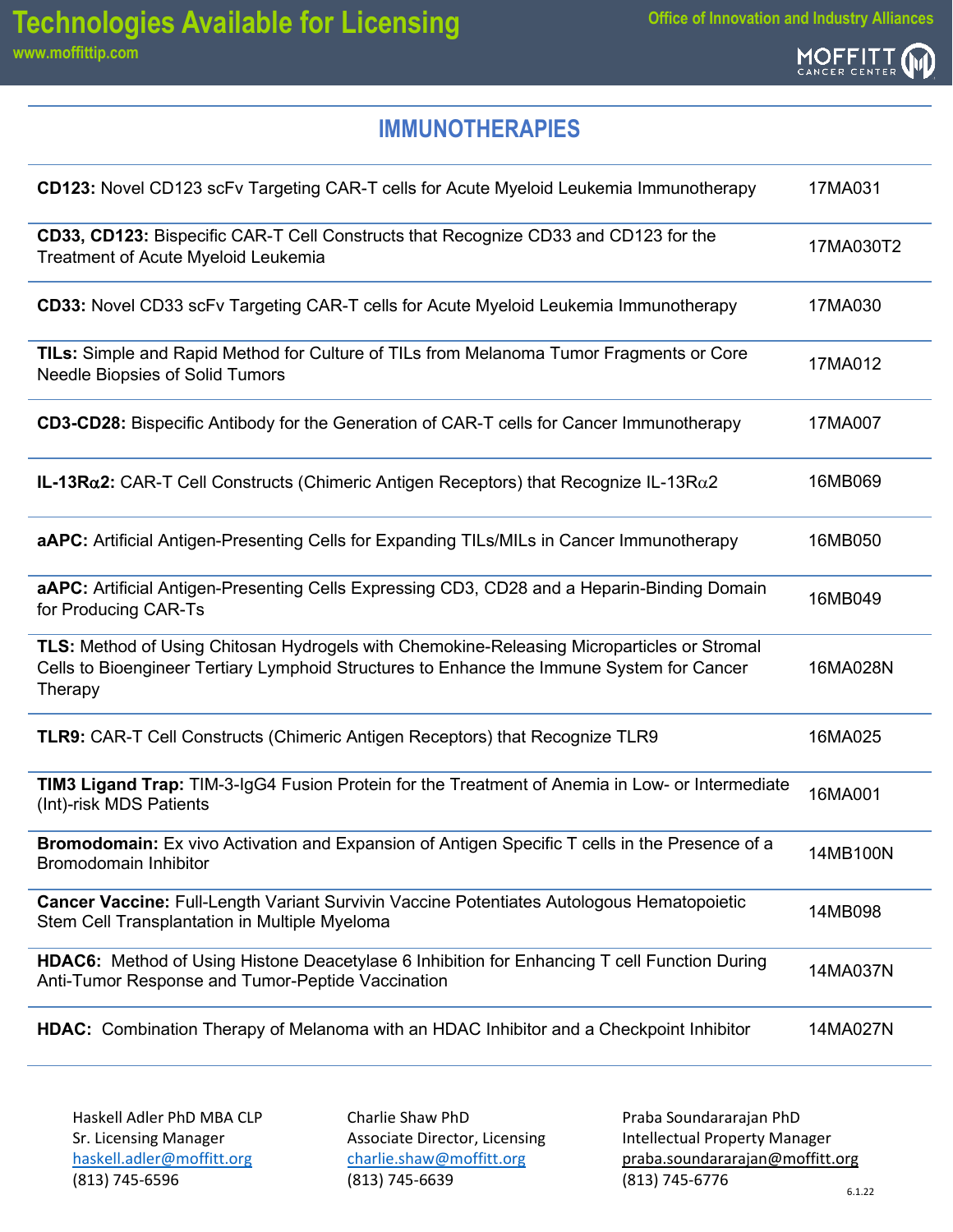

#### **IMMUNOTHERAPIES**

| <b>S100A9:</b> CD33/lgG1 Chimera Antibody Trap to Neutralize S100A9 to Treat MDS                                                  | 13MB041 |
|-----------------------------------------------------------------------------------------------------------------------------------|---------|
| <b>Vaccine:</b> Vaccines Using Synthetic Peptide-Poly IC Complexes that Elicit T-cell Responses<br>Comparable to Live Vaccination | 11MA013 |
| <b>Antibodies: MARCO Antibodies for Enhanced Dendritic Cell Vaccine Efficacy</b>                                                  | 07MB004 |

## **PHARMACEUTICALS & BIOLOGICS**

| <b>Small Molecule Inhibitor:</b> 3-(4-fluorophenyl)-N-phenylbenzamide Small-Molecule Inhibitors of the β-<br>Catenin/BCL9 Protein-Protein Interaction | 22MA004N  |
|-------------------------------------------------------------------------------------------------------------------------------------------------------|-----------|
| Antibodies: Novel Targeted Nanobodies Against HPV E6/E7 to treat HPV Related Cancers                                                                  | 21MA047N  |
| $\beta$ -Catenin/BCL9: 1-Benzoyl 4-Phenoxypiperidines Small-Molecule Inhibitors of the $\beta$ -Catenin/BCL9<br><b>Protein-Protein Interaction</b>    | 21MA023   |
| p53: Combination Therapy of Hypothermia and Chemotherapy to Treat Temperature Sensitive p53<br><b>Mutant Tumors</b>                                   | 21MA021N  |
| <b>BRD4 JAK2:</b> Sultam (cyclic sulfonamide) BRD4 JAK2 Inhibitors to treat myelofibrosis                                                             | 21MA020N  |
| <b>JAK2:</b> Novel JAK2 Inhibitor Piperadine Aniline Derivatives of Ruxolitinib to treat myelofibrosis                                                | 21MA004N  |
| <b>TROLLS:</b> Inhibition Of TAp63 Regulated Oncogenic Long Noncoding RNAs (TROLLs) for the<br><b>Treatment Of Cancer</b>                             | 20MB056N  |
| $\beta$ -Catenin/BCL-9: Acyl sulfonamide-containing Small Molecules that Inhibit the $\beta$ -catenin/BCL9<br><b>Protein-Protein Interaction</b>      | 20MB051N  |
| <b>HPV E1:</b> Novel Use for Aminocoumarins as HPV Helicase E1 Inhibitors to Treat Cancer                                                             | 20MB046   |
| <b>CMG Helicase:</b> Novel Replicative CMG Helicase Inhibitors (CMGi) to Treat Solid Tumors                                                           | 20MB046T2 |
| <b>TAF1:</b> Novel TAF1 Inhibitors for the Treatment of Cancer                                                                                        | 20MB037N  |
| <b>ACK1:</b> Small molecule ACK1 inhibitors for the Treatment of Castrate Resistant Prostate Cancer                                                   | 20MA015N  |
| <b>CDK12/CDK13:</b> Novel Small Molecule Dual Inhibitors for CDK12/CDK13 for the Treatment of Triple<br><b>Negative Breast Cancer</b>                 | 19MB064N  |

Charlie Shaw PhD Associate Director, Licensing [charlie.shaw@moffitt.org](mailto:charlie.shaw@moffitt.org) (813) 745-6639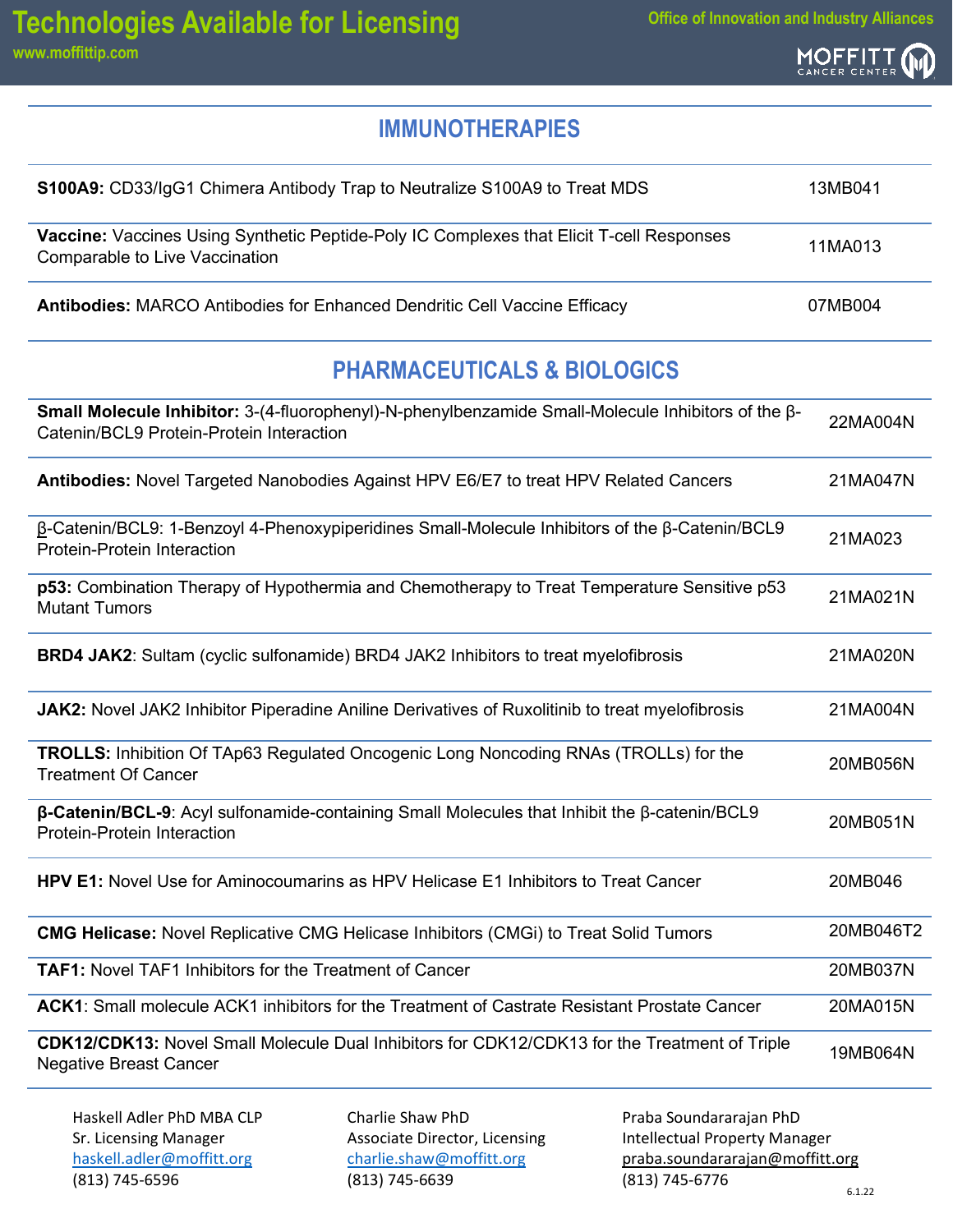# **Technologies Available for Licensing**

#### **PHARMACEUTICALS & BIOLOGICS**

| $\beta$ -catenin/BCL9: Novel Small Molecules that Inhibit the $\beta$ -catenin/BCL9 Interaction in breast cancer                                       | 19MB055  |
|--------------------------------------------------------------------------------------------------------------------------------------------------------|----------|
| $\beta$ -Catenin/TCF: Small Molecule Peptidomimetic Inhibitors of the Interaction of $\beta$ -Catenin and T-Cell<br>Factor                             | 18MB076  |
| <b>BRD4 JAK2:</b> Novel Second Generation BRD4/JAK2 Dual Inhibitors as Cancer Therapeutics                                                             | 18MB053  |
| $\beta$ -Catenin/TCF: Small Molecule Inhibitors of the Interaction of $\beta$ -Catenin and T-cell Factor                                               | 18MA018N |
| Ubiquitin Bispecific Antibody: Antibodies that Bring the E3 Ubiquitin Ligase into Close Proximity to<br>Receptors to Induce the Receptor's Degradation | 17MB056N |
| XBP-1: Method of XBP-1 Inhibition for the Treatment of Acute GVHD and Solid Organ Rejection                                                            | 17MB051  |
| $\beta$ -Catenin/BCL-9: Small Molecule Inhibitors of the Interaction of $\beta$ -Catenin and BCL-9                                                     | 17MA014  |
| HDAC, BTK: Method of Using HDAC Inhibitors, Alone or in Combination with BTK Inhibitors, for<br>Treating Chronic Lymphocytic Leukemia (CLL)            | 16MA023N |
| Aurora/JAK2: Dual JAK2 and Aurora A Kinase Inhibitor for GVHD Prophylaxis                                                                              | 16MA005N |
| Ras/Raf: Stapled Peptides Designed to Inhibit the K-Ras/Raf Interaction                                                                                | 15MA012  |
| Ras: Inhibitors of the Binding of GTP to Oncogenic Mutant K-Ras                                                                                        | 15MA011  |
| WEE1: Small Molecule WEE1 Inhibitor to Treat Cancer that Inhibits WEE1 Phosphorylation of H2B<br>but not Cdc2                                          | 14MB092  |
| YAP1/OCT4: Small Molecule Inhibitors of the Protein-protein Interaction of YAP1 and OCT4 to Treat<br>Cancer                                            | 14MB075N |
| <b>HDAC, BTK:</b> Method of Using HDAC Inhibitors, Alone or in Combination with BTK Inhibitors, for<br>Treating Non-Hodgkin's Lymphoma (NHL)           | 14MB086N |
| <b>BRD4 JAK2: Novel BRD4/JAK2 Dual Inhibitors as Cancer Therapeutics</b>                                                                               | 14MB069  |
| <b>Anti-Infectives:</b> Symmetrical Synthetic Marinopyrroles as Anti-MRSA Therapeutics                                                                 | 12MB110  |
| <b>STAT3: STAT3 Dimerization Inhibitors</b>                                                                                                            | 12MB098  |
| <b>IRE-1:</b> Novel Small Molecule Inhibitors of IRE-1 for Treatment of B-Cell Cancer                                                                  | 12MB089  |
| <b>McI-1/BcI-xL:</b> Cyclic, Symmetrical and Asymmetrical Marinopyrroles as Anti-Cancer Agents                                                         | 12MA035N |
| HDAC6: Small Molecule Histone Deacetylase 6 Inhibitor with a Substituted Aryl Urea Cap Group                                                           | 12MA030  |
| Proteasome: Non-Covalent and Reversible Proteasome Inhibitors with an Oxadiazole-<br>Isopropylamide Core                                               | 10MB083  |

Charlie Shaw PhD Associate Director, Licensing [charlie.shaw@moffitt.org](mailto:charlie.shaw@moffitt.org) (813) 745-6639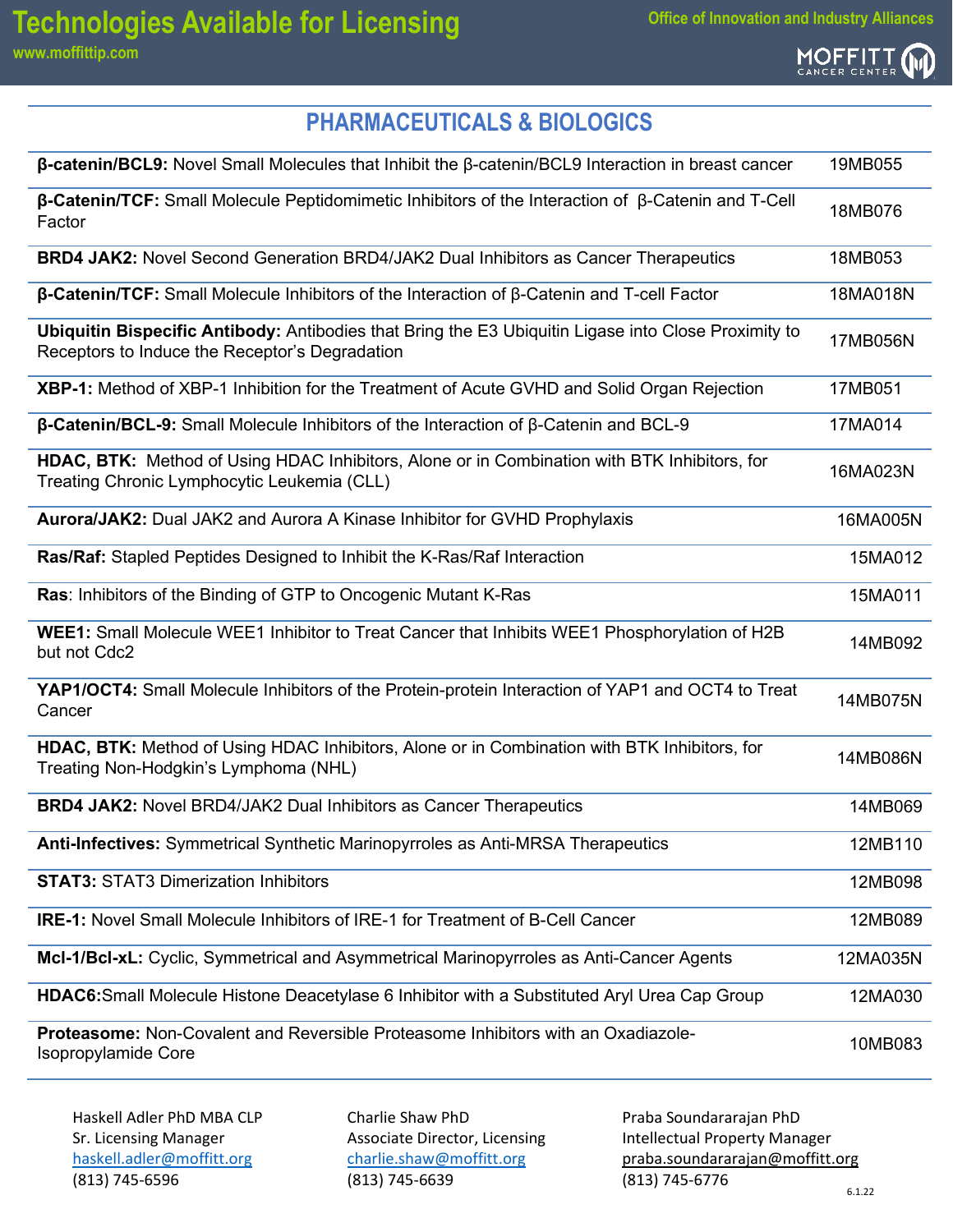| MOFFITT       |  |
|---------------|--|
| CANCER CENTER |  |

| <b>FT/GGT:</b> Farnesyltransferase/ Geranylgeranyltransferase Dual Inhibitor                               | 10MB048  |
|------------------------------------------------------------------------------------------------------------|----------|
| <b>LPAAT:</b> Lysophosphatidic Acid Acyltransferase-Beta Inhibitors to Treat Pancreatic Cancer             | 10MA019N |
| <b>McI-1:</b> Asymmetrical Marinopyrroles as Anti-Cancer Agents                                            | 10MA018N |
| <b>pH:</b> Method of Inhibiting Metastasis with Systemic Non-Volatile Buffers to Reduce<br>Intratumoral pH | 09MB048  |

## **CLINICAL DECISION SUPPORT TOOLS**

| <b>Aurora: Aurora A Kinase Inhibitors</b>                                                                                                    | 09MA037  |
|----------------------------------------------------------------------------------------------------------------------------------------------|----------|
| Rho Kinase: Pyridylthiazole-Based Ureas As Inhibitors of Rho Associated Protein Kinase (ROCK)                                                | 09MA015  |
| Topoisomerase II: Method of Enhancing Topoisomerase II Inhibition by Inhibiting the Nuclear Export                                           | 08MB014  |
| of Topoisomerase II Alpha                                                                                                                    | 10MB078  |
| Machine Learning: A Rapid and Non-invasive Diagnostic to Predict PD-L1 Status Using Deep<br><b>Learning Radiomics</b>                        | 19MB053  |
| Math Model: A Radiomics Based Diagnostic to Predict Treatment Outcomes in Lung Cancer                                                        | 19MB040N |
| Math Model: A Diagnostic that Predicts Treatment Outcome and Personalize CAR-T Therapies                                                     | 19MA038N |
| Math Model: A Diagnostic that Predicts Efficacy and Progression Free Survival in CAR-T Treated<br>Patients                                   | 19MA037N |
| Math Model: A Diagnostic for Lesion Heterogeneity Classification for Informed Treatment Decision                                             | 19MA034N |
| Software: Deep Neural Network to Locate and Label Brain Tumors Enables Surgeons to Remove<br><b>Tumors More Effectively</b>                  | 19MA019  |
| Math Model: Predict Patient-Specific Radiotherapy Responses Using a Proliferation Saturation Index<br>in an Adaptive Bayesian Approach       | 18MB083N |
| Math Model: Methods for the Treatment of Prostate Cancer Using Intermittent Adaptive Therapy                                                 | 18MB055N |
| Software: A Pathologist Tool for Alignment of Serial Whole Slide Histology Images                                                            | 18MA012N |
| Software: A Quantitative Framework to Identify Radiation Targets for Cancer Treatment that<br>Synergize with Immunotherapy (Abscopal Effect) | 14MA022  |
| <b>Software: Decision Support Tool for Oncology Treatment Using Mathematical Simulations</b>                                                 | 13MB073  |
| Software: Improved Detection of Lung Function and Management of Lung Cancer Radio Therapy                                                    | 10MA037N |

Charlie Shaw PhD Associate Director, Licensing [charlie.shaw@moffitt.org](mailto:charlie.shaw@moffitt.org) (813) 745-6639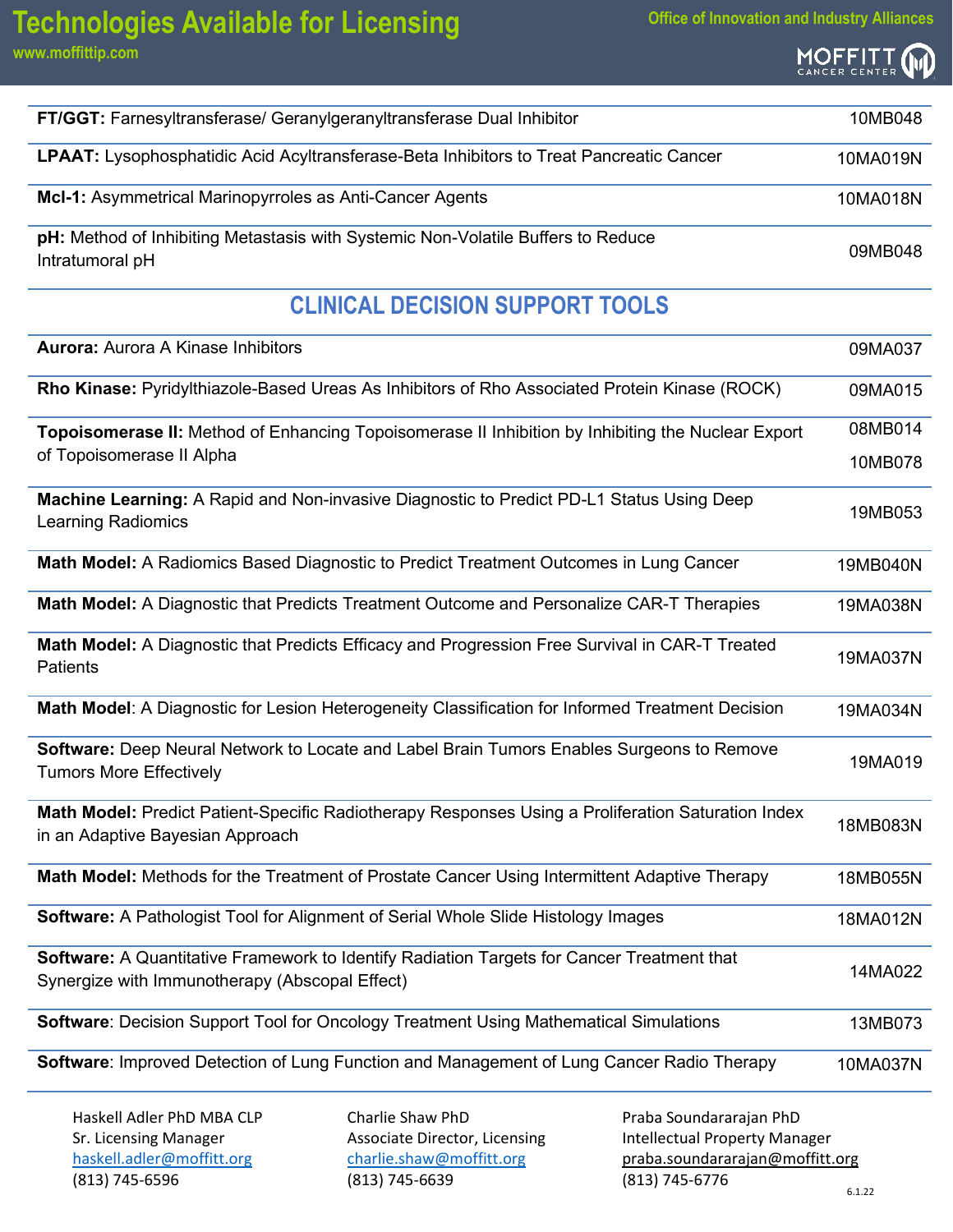# **Technologies Available for Licensing**

**www.moffittip.com**



#### **DIAGNOSTICS**

| <b>Diagnostic:</b> Kits and Methods for Performing an ELISPOT to Detect Coronavirus                                                                                                                     | 21MA019N  |
|---------------------------------------------------------------------------------------------------------------------------------------------------------------------------------------------------------|-----------|
| <b>Protein Diagnostic:</b> Diagnostic to detect Leptomeningeal Disease                                                                                                                                  | 20MB040N  |
| Molecular Imaging Agent: A Novel Fluorescence Molecular Imaging Agent for Intraoperative Margin<br><b>Assessment in Breast Cancer</b>                                                                   | 20MA008N  |
| <b>Cell Imaging:</b> Diagnostic for Predicting Response to Therapies in Multiple Myeloma                                                                                                                | 19MB057   |
|                                                                                                                                                                                                         | 13MB048   |
| <b>Methylation Status Diagnostic: Diagnostic to Predict Response to Immunotherapy</b>                                                                                                                   | 19MB052   |
| <b>Companion Diagnostic:</b> Companion Diagnostic to Predict Response to Immunotherapy Based on<br>the Methylation Status                                                                               | 19MB052T2 |
| Genetic Signature: Distinguishing Urothelial Carcinoma from Squamous Cell Carcinoma (Primary<br>Lung Carcinoma and Metastatic Head & Neck Carcinoma)                                                    | 17MB044   |
| Genetic Biomarker: PTEN Loss of Expression as a Biomarker Response to GGTI-2418 Treatment                                                                                                               | 17MA025   |
| Molecular Imaging: Predicting Response to Adjuvant Ipilimumab Treatment in Melanoma Using a<br>Novel Algorithm to Analyze Nitric Oxide Levels in Peripheral Blood Immune Cells                          | 17MA002N  |
| miRNA Diagnostic: miRNA Signature for Non-invasive Early Detection of Malignancy in IPMN                                                                                                                | 17MA001   |
| miRNA Diagnostic: Signature to Predict Progression of Barrett's Esophagus to Esophageal<br>Dysplasia or Adenocarcinoma                                                                                  | 16MB066   |
| <b>Molecular Imaging Probe: Novel IDO1-Targeting Cancer Diagnostic PET Imaging Agent</b>                                                                                                                | 16MB044   |
| Protein Biomarker: Predicting Restoration of Sensitivity to Erythropoietin in MDS Patients by<br>Lenalidomide                                                                                           | 16MB042   |
| Protein Biomarker: Measuring MRE11 in Muscle-Invasive Bladder Cancer to Predict whether<br>Cystectomy (Bladder Removal) would have a Better Outcome than Bladder-Sparing Therapy with<br>Chemoradiation | 16MB041   |
| Genetic Signature: Distinguishing Primary Lung Carcinoma from Metastatic Head & Neck Carcinoma                                                                                                          | 16MB040   |
| <b>Protein Biomarker: Diagnostic for Progression of MDS to AML Using PD-1 or PD-L1 Expression</b>                                                                                                       | 15MB065   |
| Molecular Imaging Probe: In vivo Positron Emission Tomography-Based Perfusion/Blood Pool<br>Imaging Using Labeled Erythrocytes                                                                          | 15MB042N  |
| Diagnostic: S100A9 Serum Concentration Levels Predict Lenalidomide Response Duration                                                                                                                    | 15MA031N  |
| Diagnostic: Intracellular S100A9 Alone or NLRP3 Inflammasome Activation as MDS Biomarkers                                                                                                               | 15MA021N  |

Charlie Shaw PhD Associate Director, Licensing [charlie.shaw@moffitt.org](mailto:charlie.shaw@moffitt.org) (813) 745-6639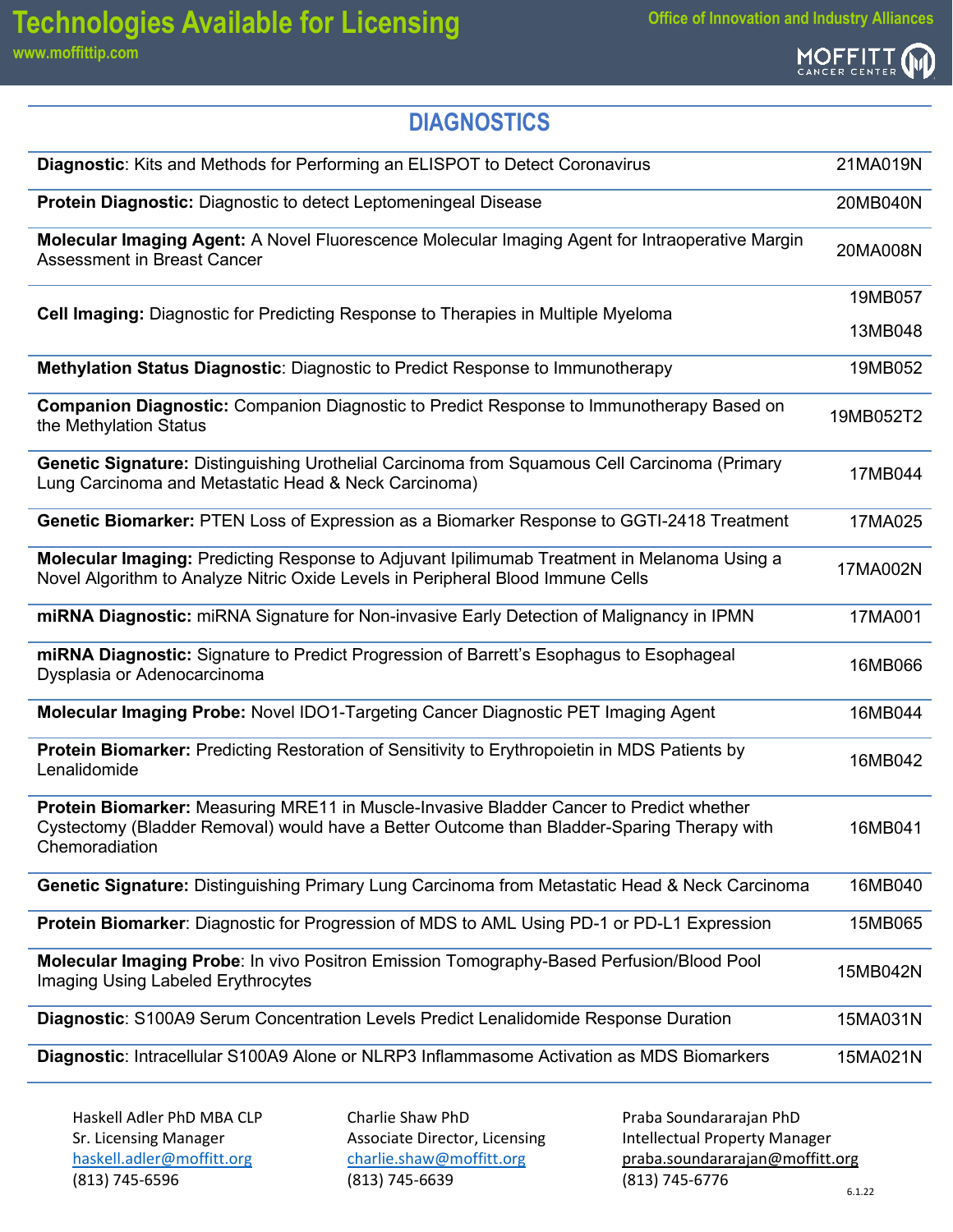MOFFITT (M)

### **DIAGNOSTICS**

| <b>Molecular Imaging: Monoacylated TLR2 Ligand Fluorescent Probe for Detection and Tumor</b><br>Removal in Pancreatic Cancer Patients                        | 15MA015  |
|--------------------------------------------------------------------------------------------------------------------------------------------------------------|----------|
| Genetic Signature: Microarray-Based Gene Expression Profiling to Predict Tumor Sensitivity to<br>Radiotherapy                                                | 14MA052N |
| Protein Biomarker: Expression of WEE1 and PAXIP1 to Predict Respond to WEE1 Inhibitors                                                                       | 14MA001  |
| miRNA Diagnostic: Blood Based microRNA Assay to Detect Malignant Intraductal Papillary<br>Mucinous Neoplasms (IPMNs)                                         | 13MB078  |
| Molecular Imaging: PET Probes of Radiofluorinated Carboximidamides for IDO-Targeted Imaging                                                                  | 13MB056N |
| <b>Molecular Imaging: Novel Imaging Software Diagnostic to Determine Survival in Glioblastoma</b>                                                            | 13MB055  |
| <b>Molecular Imaging: Texture Features Low-Dose CT Images for Pulmonary Nodule Diagnosis</b>                                                                 | 13MB054  |
| Imaging: Decision Support Tool for Oncology Treatment that Analyzes Radiological Images                                                                      | 13MB047  |
| Genetic Signature: Predicting Recurrence and Benefit From Adjuvant Chemo in Colorectal Cancer                                                                | 13MA036  |
| <b>Multiplex Diagnostic: RNA Sequencing and Mass Spectrometric Method for Detecting Minimal</b><br>Residual Disease in Multiple Myeloma                      | 13MA009  |
| Protein Diagnostic: Phosphorylated STAT3 Protein as a Biomarker of GVHD                                                                                      | 13MA002  |
| <b>Molecular Imaging Probe:</b> A Novel <sup>18</sup> F Scaffold for Preparing Targeted PET Imaging Probes                                                   | 12MB104  |
| Genetic Signature: E2F/Rb Pathway Signature to Predict Benefit from Adjuvant Chemo in NSCLC                                                                  | 12MA069  |
| Protein Diagnostic: Quantum Dots Conjugated with Antibodies for Early Cancer Detection                                                                       | 12MA011N |
| Protein Diagnostic: Mass Spectrometry Diagnostic for BRAF and Heat Shock Proteins                                                                            | 11MB087N |
| <b>Genetic Signature: Predicting Response to Cancer Immunotherapy</b>                                                                                        | 11MB069  |
| Molecular Imaging Probe: Intraoperative Detection of Pancreatic Cancer Using Targeted<br><b>Fluorescent Probes</b>                                           | 11MB064  |
| <b>Molecular Imaging Probe:</b> Surrogate Markers for Colon Adenoma and Adenocarcinoma                                                                       | 11MA026N |
| Imaging: Digital Pathology Tool to Grade Breast Cancer Histological Images                                                                                   | 11MA022  |
| <b>Protein Diagnostic: Protein-Protein Interaction (PPI) Biomarkers</b>                                                                                      | 11MA014  |
| <b>Molecular Imaging Probe:</b> Fluorescent and MRI Targeted Probes for the Melanocortin Receptor 1 on<br>Melanomas, and Micelle Complexes for Drug Delivery | 10MB069N |

Charlie Shaw PhD Associate Director, Licensing [charlie.shaw@moffitt.org](mailto:charlie.shaw@moffitt.org) (813) 745-6639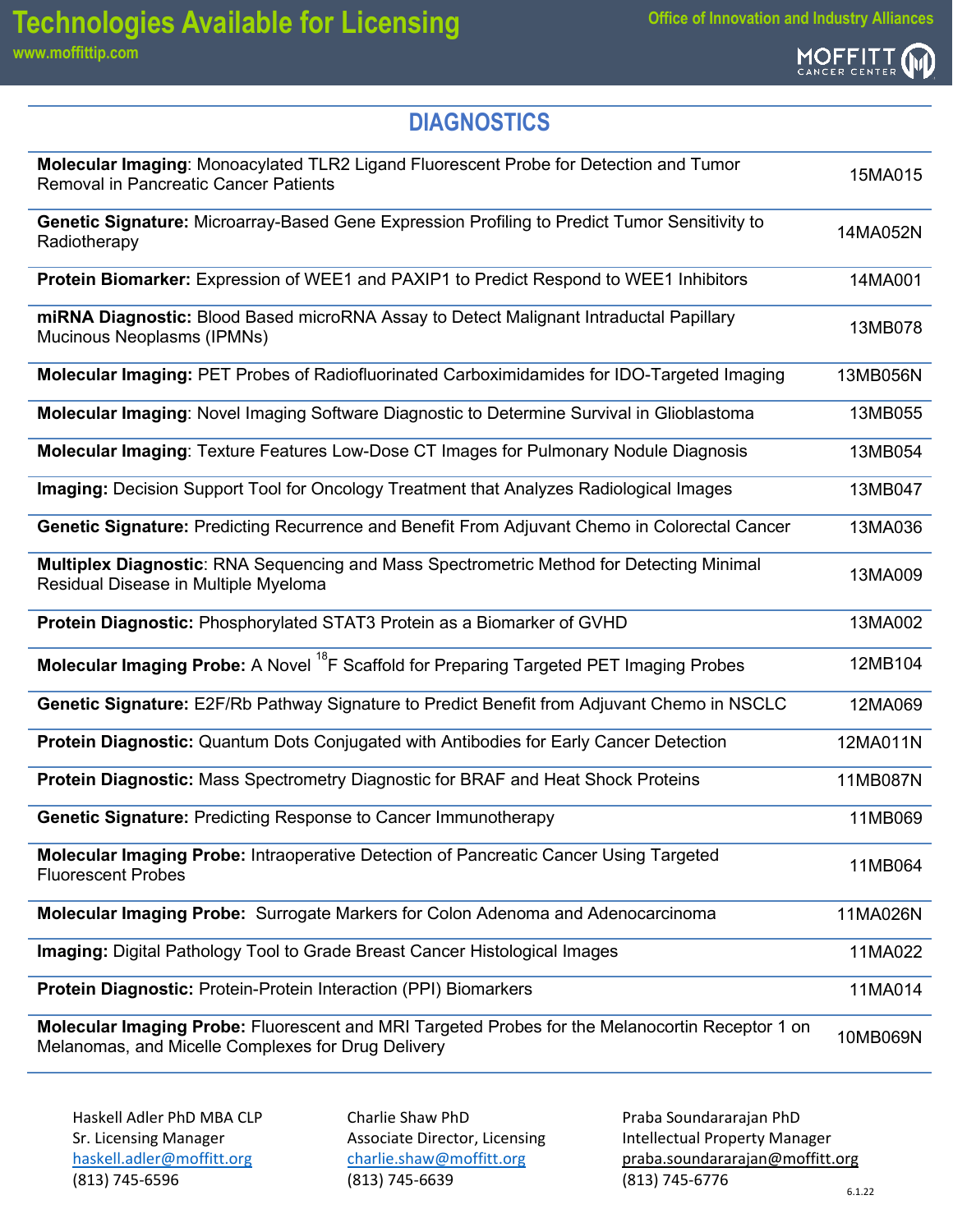

| <b>Molecular Imaging Probe:</b> Non-Invasive Detection of Breast Cancer in Lymph Nodes | 10MA024 |
|----------------------------------------------------------------------------------------|---------|
| <b>Genetic Signature:</b> Lymph Node Formation for Prognosis of Colorectal Cancer      | 09MA014 |
| <b>Antibody Diagnostic:</b> Monitoring Multiple Myeloma Progression and Recurrence     | 08MA005 |

## **DEVICES, TOOLS & SOFTWARE**

| Software: Cancer BERT Network (caBERTnet): A Question-and-Answer System to Extract Data from<br><b>Free-Text Pathology Reports</b>           | 21MA031   |
|----------------------------------------------------------------------------------------------------------------------------------------------|-----------|
| Life Science Tool: Diazirine reagents as Single and Double Nitrogen Transfer Reagents for<br>Decarboxylative Amination                       | 19MA030N  |
| Med Device: Snowflake Shaped Drug Infusion Device for Brain Cancer                                                                           | 19MA010   |
| Med Device: Biopsy Needle with Internal Ridges that Lead to a Higher Tissue Specimen Retrieval<br>Rate                                       | 18MB047   |
| Copyright: Energize mBC: Web-Based Program to Treat Fatigue in Metastatic Breast Cancer<br><b>Patients</b>                                   | 17MC003   |
| Med Device: Novel Endotracheal Tube Intubating Stylet                                                                                        | 16MA021   |
| Med Device: Improved Pigtail Drainage Catheter for Percutaneous Fluid Aspiration                                                             | 15MA034   |
| Software: Negative Information Storage Model for Genomic Data                                                                                | 15MA033   |
| Med Device: Expandable Intervertebral Cage for Spinal Fusion                                                                                 | 14MB067N  |
| <b>Software: Real-Time Visualization Software Enables Surgeons to "See-Through" the Patient and</b><br><b>Remove Tumors More Effectively</b> | 14MA004N  |
| Software: BMT Research Analysis Information Network (BRAIN) Automates Submission of<br><b>AGNIS/CIBMTR Forms</b>                             | 13MB053   |
| Software: Automated Technique for Generating BIRADS Scores from Mammograms                                                                   | 13MA025   |
| Med Device: Improved Enteral Feeding Tube and Retention Disc to Reduce Dislodgement & Infection                                              | 13MA001   |
| Software: Method for Improving the Accuracy of Charged Particle Beam Radiotherapy                                                            | 12MB072   |
| Med Device: Improved Endotracheal Tube to Diagnose Airway Edema (Swelling)                                                                   | 11MA052   |
| Med Device: Bidirectional Expandable Intervertebral Cages for Spinal Fusion                                                                  | 11MA021T2 |
| Med Device: Minimally Invasive Spinal Fusion Using a Transdiscal Screw System                                                                | 11MA021   |

Charlie Shaw PhD Associate Director, Licensing [charlie.shaw@moffitt.org](mailto:charlie.shaw@moffitt.org) (813) 745-6639